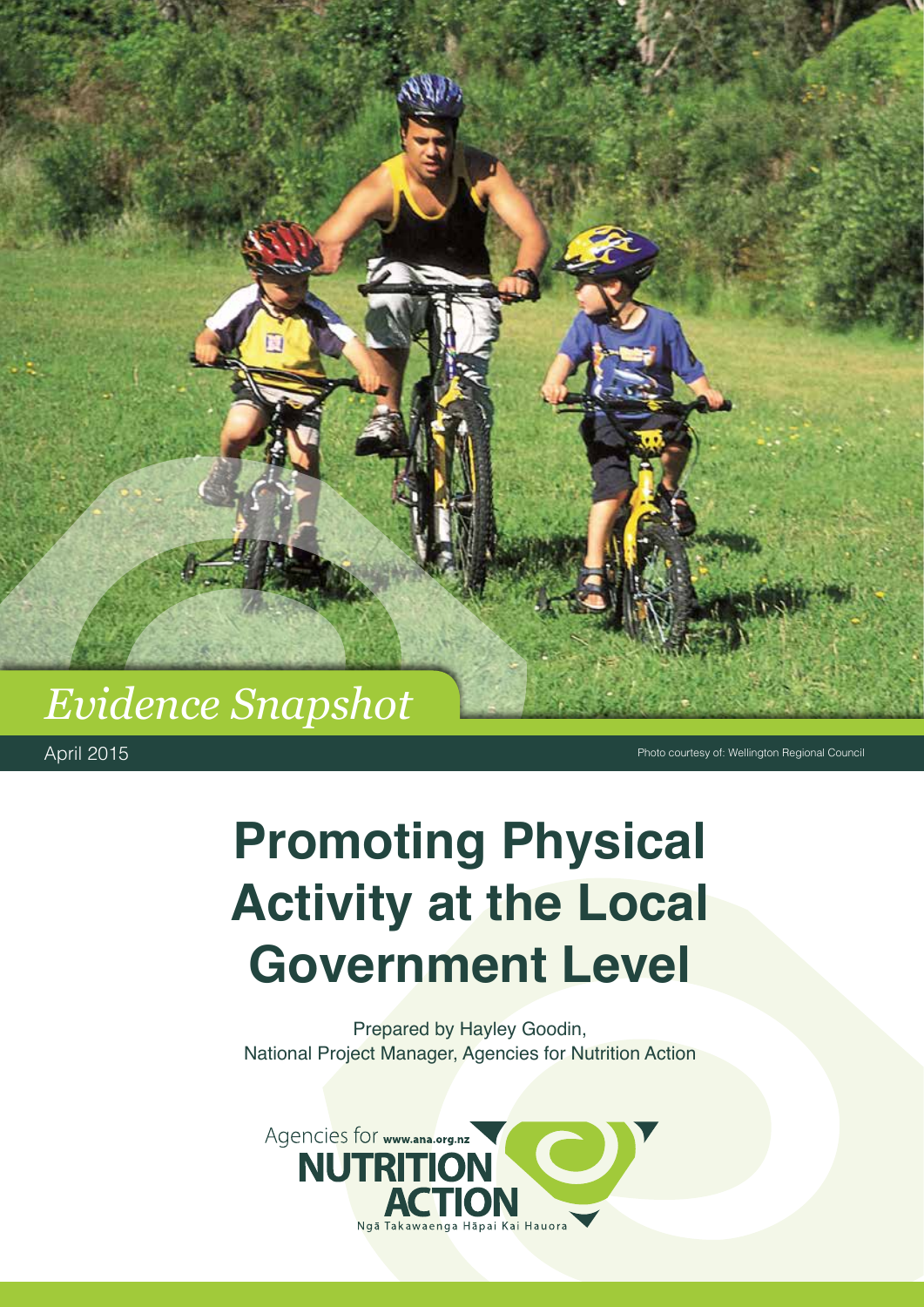| The vision                                                                                  | 3  |
|---------------------------------------------------------------------------------------------|----|
| Why should local government be involved in the promotion of physical activity?              | З  |
| The impact of physical inactivity                                                           | 3  |
| What can local government do?                                                               | 4  |
| The benefits of physical activity                                                           | 4  |
| What factors influence physical activity at the local government level?                     | 5  |
| How and where can local government intervene to promote physical activity?                  | 6  |
| Active transport                                                                            | 6  |
| The built and natural environment                                                           | 6  |
| What is the effectiveness of local government interventions in promoting physical activity? | 7  |
| Active transport                                                                            | 7  |
| Built and natural environment                                                               |    |
| What can you do?                                                                            | 8  |
| Other useful tools and resources                                                            | 9  |
| <b>Case Studies</b>                                                                         | 9  |
| References                                                                                  | 10 |
| Acknowledgements                                                                            | 11 |
| Appendix One: Local government overview                                                     | 12 |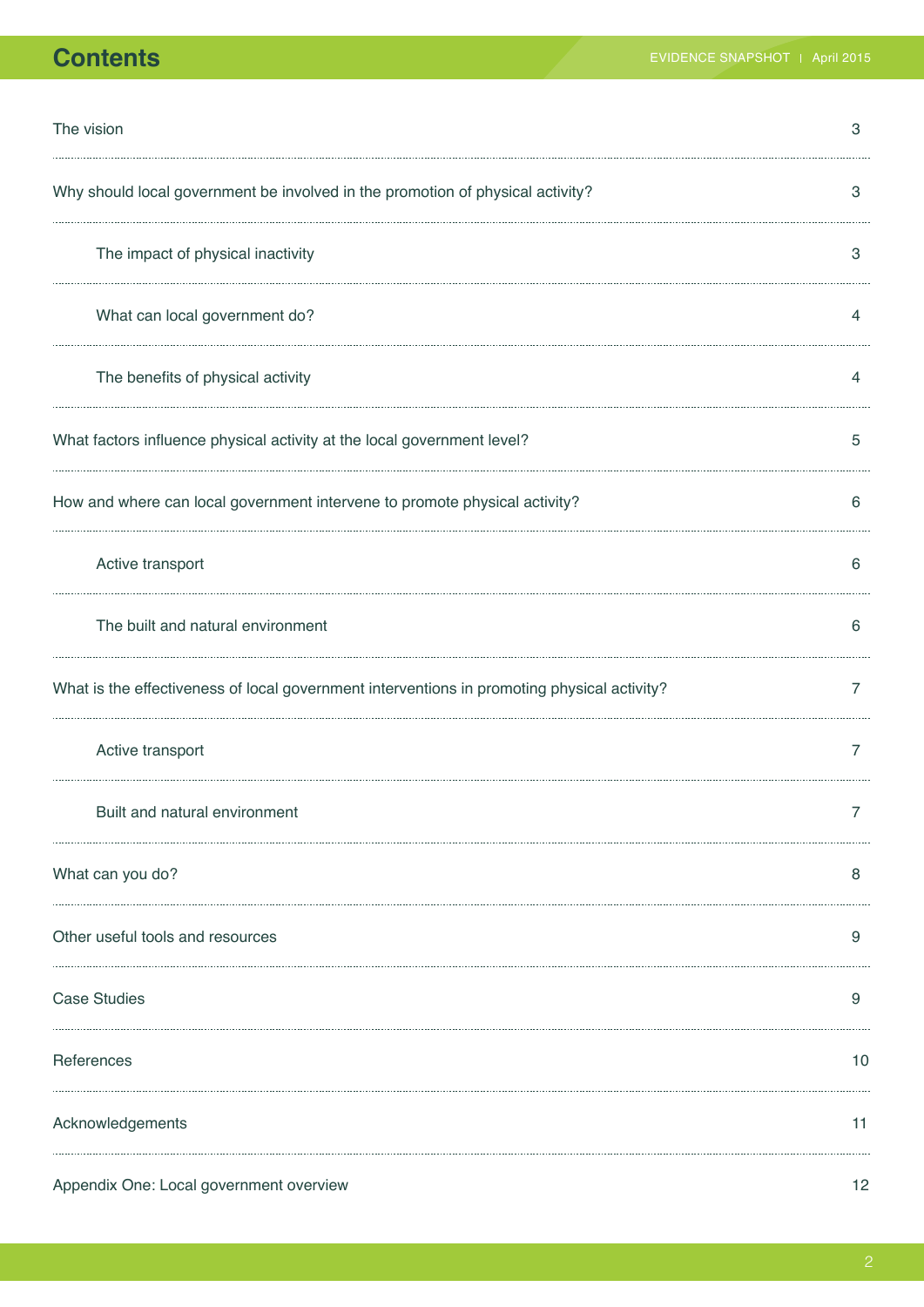'Imagine a future where our communities, towns and cities were designed to encourage more people to use active modes of transport to get to their destination. Or a country where all children achieved their full potential in a school environment where physical activity was a normal part of their day, both inside and outside of the classroom, and provided for a positive experience. A country where family time meant moving together and playing together because it was fun, accessible and affordable. A country with a thriving economy built on a culture where standing and activity breaks were the norm, maximising productivity, efficiency and innovation. As a nation we would be happier, healthier, stronger and more connected.' *(1)*

Everyone has a part to play in making physical activity a daily norm and in creating environments that make it easy. However, local government is uniquely placed to be able to create environments which will promote opportunities for physical activity and active living in the places we live, learn, work and play. The vision, plans and operation of local government impact on our lives every single day. However, since the amendments to the Local Government Act in 2012 there is concern the changes to the purpose and processes of local government, will have a negative impact on the promotion of health and wellbeing at a local level.

This snapshot aims to equip those wishing to engage with local government with the rationale, evidence and tools for promoting physical activity. It starts with

summarising why physical activity is important and how local government can create supportive environments. There are case studies of successful engagement with local government to improve physical activity outcomes.

A literature review which focuses on promoting physical activity through supportive environments, and incorporating physical activity into local government strategic and operational activities, underpins this snapshot $(2)$ .

The review also includes the findings of five interviews conducted with individuals working for, or with local government in physical activity, active transport and sport and recreation.

## **Why should local government be involved in the promotion of physical activity?**

#### **The impact of physical inactivity**

*Physical inactivity poses a serious and growing danger to our society. It not only damages our health but also our economy and environment and limits the educational attainment and futures of our children<sup>1</sup> .*

Globally, there is a decreasing trend in physical activity. New Zealand has been identified as one of the least active countries in the world, with 48 percent of New Zealand adults being inactive compared to the global average of 31 percent $(3)$ .

Changes to our living environment over recent decades, such as new technologies, urbanisation and caroriented built environments $(4)$ , have led to an increase in sedentary behaviour at home, in transit and at work and have resulted in a decline in physical activity levels.

Physical inactivity and sedentary behaviour are major risk factors for the leading causes of death in New Zealand.

The impacts of physical inactivity to society are expensive e.g. in 2010 estimates put the cost of physical inactivity in New Zealand at \$1.3 billion. The direct costs attributable to avoidable diseases associated with insufficient physical activity were estimated to cost New Zealand  $$614$  million<sup>(5)</sup>.

Now, more than ever, with growing trends in physical inactivity, obesity and non-communicable diseases, physical activity needs to be brought back into the daily lives of all New Zealanders.

*<sup>1</sup>*Local government in New Zealand consists of 11 regional councils, 61 territorial authorities (11 city councils and 50 district councils) and 6 unitary councils (which are territorial authorities with regional council responsibilities). Councils may also set up local or community boards (there are currently 116 community boards and 21 local boards, with local boards only operating in Auckland).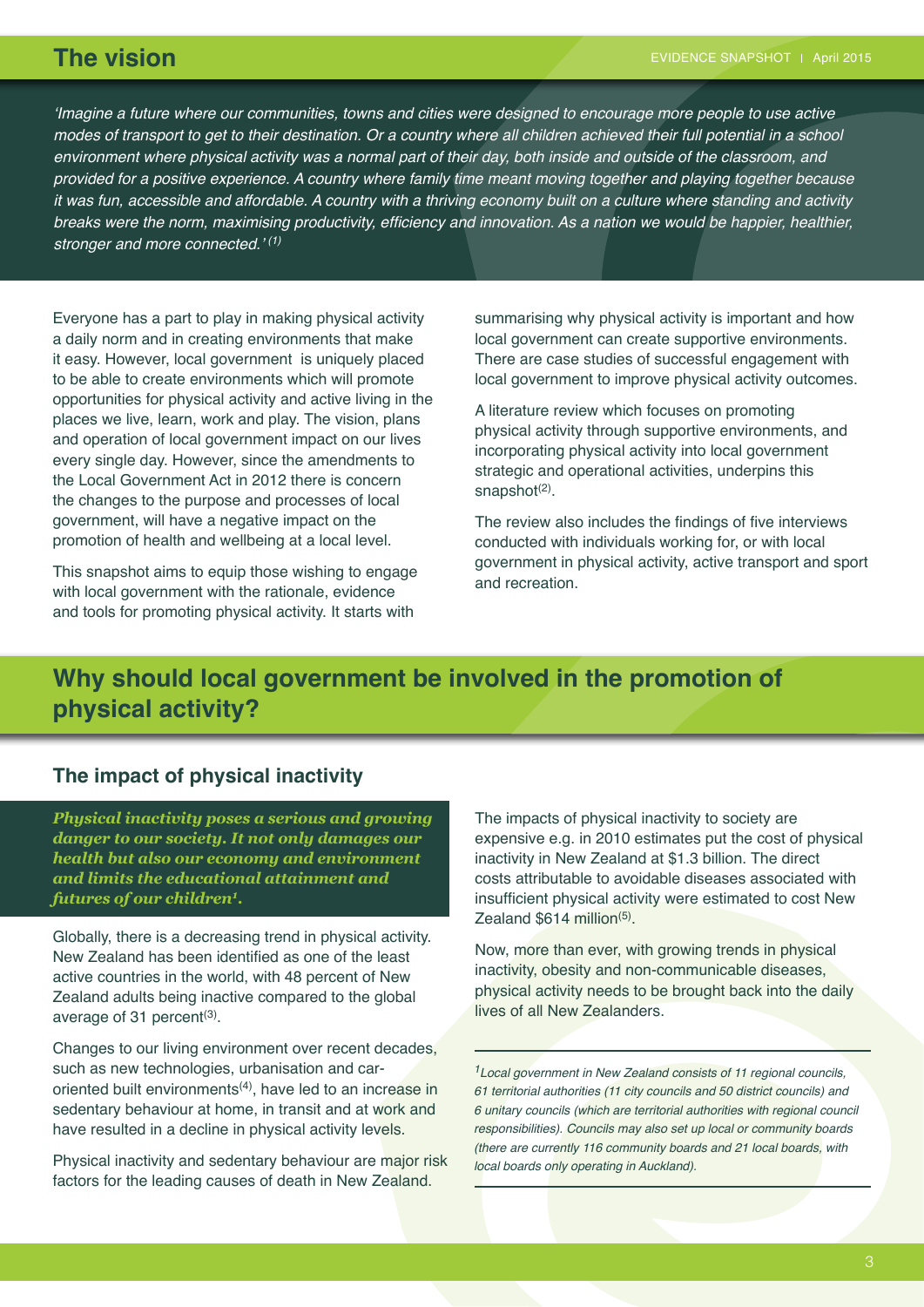# **What can local government do?**

The local environment has a big influence of the physical activity of citizens. Local governments invest billions of dollars in providing indoor and outdoor sporting facilities(6). Through policies, planning and development and the provision and management of these facilities and services, local government can shape the environment for its citizens.

The World Health Organization recommends making physical activity and active living a priority to combat the growing trend of non-communicable diseases $(7)$ . It is already a priority at the local government level in a number of countries around the world.

**Local government can create supportive local environments that enable and encourage people to easily incorporate physical activity into their daily lives through:**

- incorporating physical activity considerations into council strategic and operational plans
- ensuring pedestrians and cyclists are a priority, in the development of new infrastructure and when roads are upgraded
- neighbourhood planning: developing communities with mixed land use, easy access to local amenities, and green spaces and connected road networks
- providing physical activity facilities, such as swimming pools and sport and recreation centres
- information dissemination and awareness programmes
- providing leadership, and bringing agencies and community groups together to improve the health and wellbeing of their communities.

## **The benefits of physical activity**

The benefits of physical activity are far-reaching and extend beyond the health of individuals<sup>(3)</sup>. Being physically active is a major contributor to an individual's overall physical and mental health and wellbeing. However, it also provides a number of wider community benefits likely to be of greater interest to local government. These benefits can help to convince local government to become involved in the promotion of physical activity $(1,7-9)$ .

#### **The benefits include:**

- increased liveability of the local government area and a safer and more sustainable community
- increased vibrancy and an enhanced community appeal to drive economic prosperity
- improved infrastructure, e.g. walking and cycle trails, which would attract tourists
- improved safety through a reduction in vehicle usage and congestion and, an increase in walking and cycling
- improved air quality and a reduction in carbon emissions to benefit climate change
- enlivening the local economy as pedestrians and cyclists have better access to buy from local businesses rather than driving to centralised shopping areas
- protection of local habitats and biodiversity through the provision of parks, open spaces and linking green corridors and natural environments
- improved perception of community safety as there are more people around in public places
- increased productivity and a reduction in absenteeism in local workplaces
- improved community health and wellbeing, social inclusion and quality of life.

*Active children do better:* physical activity is essential for healthy growth and development, it increases cognitive outcomes and school attainment, and improves social interaction and confidence.

*Active people do better:* physical activity reduces the risk of all-cause mortality, coronary heart disease, type 2 diabetes, obesity, stroke, depression, some cancers, metabolic syndrome and falls.

*Active workplaces do better:* physical activity programmes in the workplace reduce absenteeism and active workers are happier, better team players, and more productive.

*An active population drives a stronger economy:* a reduction in physical inactivity would save the economy through direct costs associated with health expenditure and indirect health costs associated with productivity, pain and suffering, and health promotion campaigns*(1)*.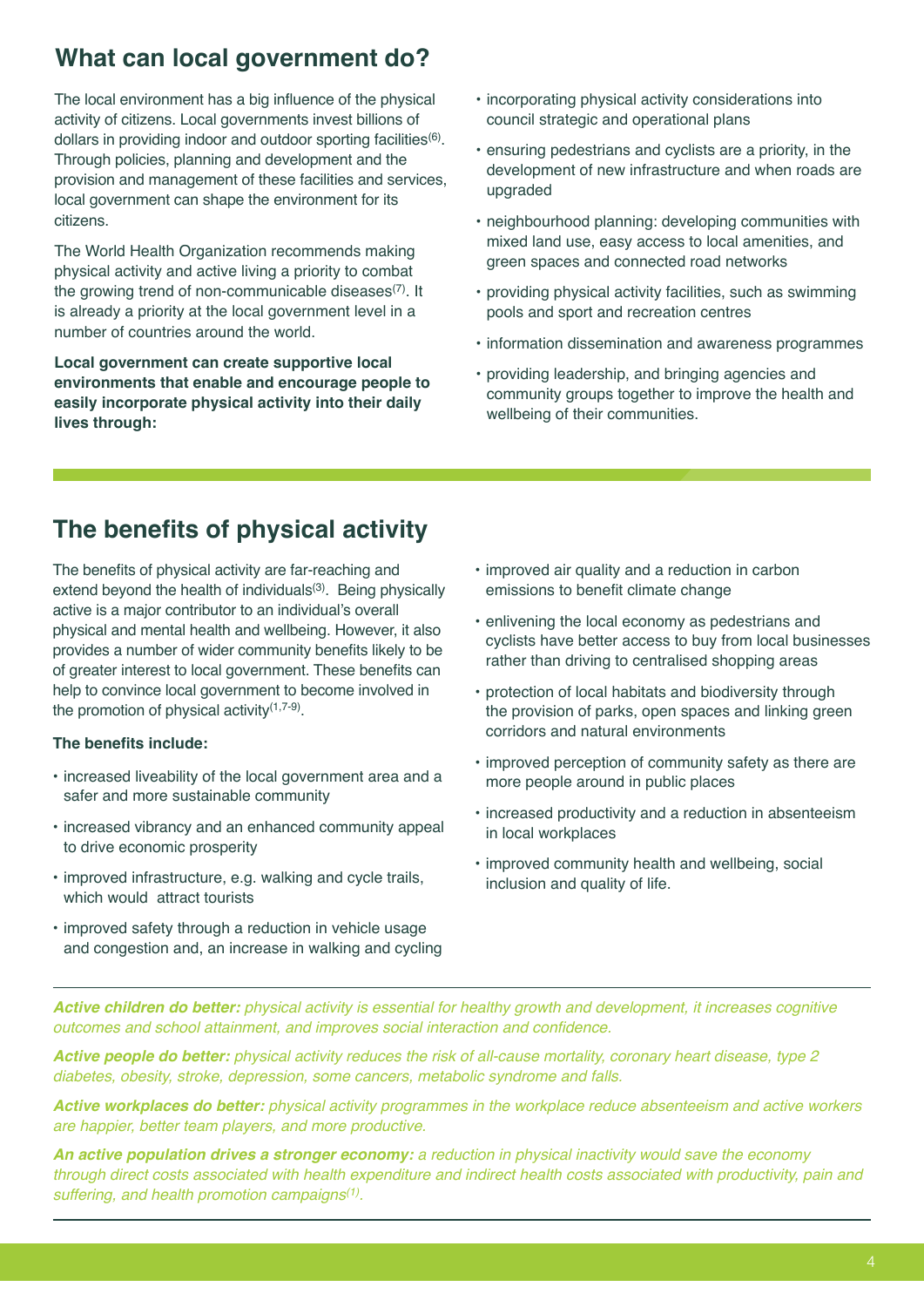### **What factors influence physical activity at the EVIDENCE SNAPSHOT | April 2015 local government level?**

Appendix One provides an overview of the requirements and core functions of local government, as set out in the Local Government Act 2002<sup>(10)</sup> and notes other relevant legislation. While there are no explicit requirements for local government to promote physical activity, there are many opportunities to frame the argument for the promotion of physical activity in a way that aligns with central and local government priorities.

#### **These opportunities include:**

- the contribution physical activity makes to central government's broader agenda to build a more competitive and productive economy
- the requirement for local government to act for and on behalf of communities
- the requirement for local government to meet the current and future needs of communities for goodquality local infrastructure, local public services, and performance of regulatory functions in a way that is most cost-effective for households and businesses.

International studies have also identified a number of factors that can influence the involvement of local government in the promotion of physical activity<sup>(11-13)</sup>.

- **• Evidence:** A strong business case which presents relevant local evidence of the issue is important for local government action. Raising awareness of the health and economic burden, showing the issue is of local concern, and providing cost-effective solutions are more likely to get local government engagement than health statistics unrelated to the local community. For local government, evidence needs to be more than just health statistics. While these may help put physical activity on the agenda, cost-benefit data is more likely to be convincing. Demonstrations of good practice and success by presenting case studies, especially from other local authorities, can be useful to support your case.
- **• Relationships:** Developing close working relationships with council staff is essential to gain buy-in, support and leadership to promote physical activity at a local level. Finding a champion or advocate within council and forming collaborative working relationships with council and across departments, are both extremely beneficial.
- **• Working collaboratively:** Joining forces with other allies in your sector to form advocacy / representative groups can be very effective. This adds to your voice and gives council one point of contact to enable engagement with the while sector.
- **• Community lobbying:** Community buy-in and lobbying can be very powerful and sometimes more influential than the evidence-base.
- **• Central and local government priorities:** Reframing the case for physical activity to align with central and local government priorities, such as liveability and economic development, can also be effective.
- **• Policy priority/provision of funding:** When a policy area is supported by central government, funding is often more accessible at a local government level. Requirements under local government legislation, as well as national and region specific legislation can influence local government priorities.
- **• Council structure and support:** A local government structure with strong leadership, communication, and support for cross-departmental collaboration is more likely to enable policy responses that address the broader determinants of physical activity.
- **• Leadership:** Local leadership ideally needs to be supported by national leadership and investment to have the greatest impact. Placing the physical activity agenda at the heart of both central and local government priorities would have a direct impact on the opportunities for everyone to be active.
- **• Effective communication:** Ensuring all parties working on a project have the same priorities and perspectives to avoid working at cross purposes e.g. a roading engineer's priority might be to improve traffic flow when others are working to increase usability and safety for pedestrians. Agreement on the purpose early in the process is likely to result in better outcomes.

*While there are no explicit requirements for local government to promote physical activity, there are many opportunities to frame the argument for the promotion of physical activity in a way that aligns with central and local government priorities.*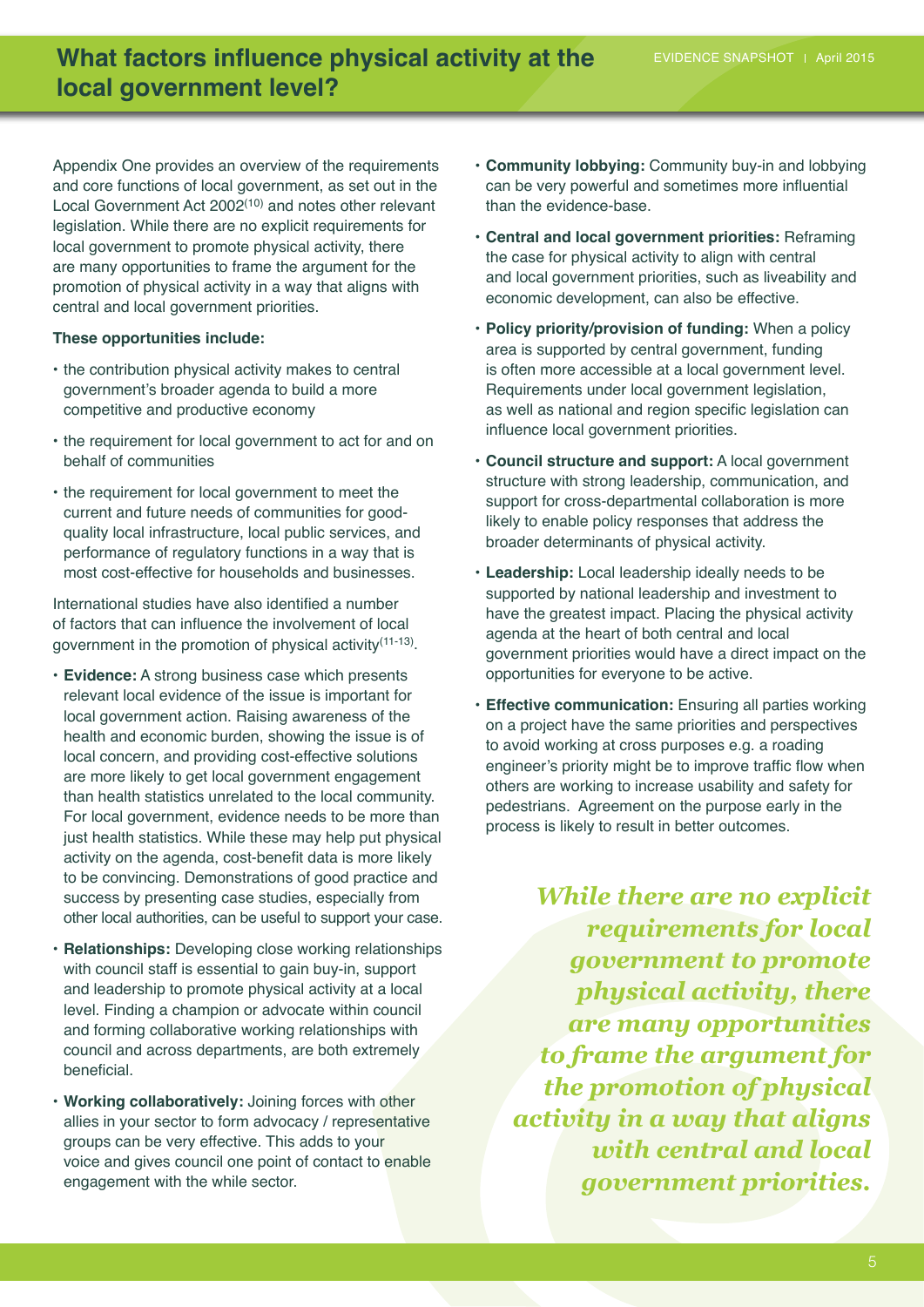### **How and where can local government EVIDENCE SNAPSHOT | April 2015 intervene to promote physical activity?**

There is strong evidence local environments can encourage people to adopt and maintain healthier lifestyles. (9,14-16) Even when individuals are motivated, healthy lifestyle changes are difficult to adopt and maintain if they are not supported by the local environment(9). The World Health Organization has reported changing the local environment alone can prevent one-third of physical inactivity<sup> $(17)$ </sup>. Local government can create environments that encourage physical activity in the following ways.

### **Active transport**

Active transport is the most practical and sustainable way to increase physical activity on a daily basis<sup>(18)</sup>. Local government, more specifically regional councils, are responsible for regional land transport strategies and programmes as required by the Land Transport Management Act, 2003<sup>(19)</sup>. Regional councils determine the type and number of transport options available for a region including public transport, cycling and walking infrastructure and support. These local level decisions are also influenced by the Government's Policy Statement on Land Transport<sup>(20)</sup>. This has three areas of focus:

- (1) economic growth and productivity
- (2) value for money
- (3) road safety.

#### **Local government can also promote walking and cycling by(15,21-22,30):**

- ensuring local strategies, policies and plans support and encourage an increase in the availability and uptake of walking and cycling opportunities
- ensuring the needs of pedestrians and cyclists are prioritised over other road users when developing new infrastructure or maintaining streets and roads
- planning and designing comprehensive and high quality networks of walkways and cycleways to help people

### **The built and natural environment**

Opportunities for people to be physically active are influenced by the way cities are built, by the design of urban environments and access to natural environments(7). Local government is responsible for many of these areas at a local level. Local government also has a mandate to meet the current and future needs of communities for good-quality infrastructure, local public services such as facilities for sport and recreation and places to be active including parks, trails and reserves.

#### **Local government can provide a supportive built and natural environment by(7,15-16,30):**

• ensuring local strategies, policies and plans support and encourage an increase in the availability and uptake of physical activity opportunities, including walking and cycling, informal play, active recreation and sport

get to destinations safely and directly, in all new land developments and changes to roads

- ensuring planning applications for new developments prioritise physical activity and local facilities, and services are easily accessible on foot or by bike
- provision of cycle parking and end-of-trip facilities (e.g. bike storage, showers and changing facilities, lockers) and ensuring all new developments provide facilities that promote walking and cycling
- promoting walking and cycling in the community through awareness campaigns, and publicising walking and cycling facilities (including walking and cycling route networks through signage and maps) and cycle parking
- integrating public and active transport, allowing for bikes on trains and adequate storage options for cyclists at transport hubs
- encouraging and creating a walking and cycling culture within all local government workplaces
- working with schools and workplaces to develop travel plans to encourage walking and cycling
- reviewing parking policies and establishing parking maximum (vs minimum) requirements
- introducing traffic calming measures to busy urban environments.
- providing quality public open and green spaces that encourage walking and cycling, informal play, active recreation and sport in all neighbourhoods
- creating communities and neighbourhood parks that support physical activity and active living through street layout, land use, and location of recreation facilities
- providing quality sporting and recreation facilities to cater for all people in the community
- working with schools to encourage community use of physical activity facilities outside of school hours
- improving public transport infrastructure and provision of facilities to encourage people to walk or cycle to and from public transport.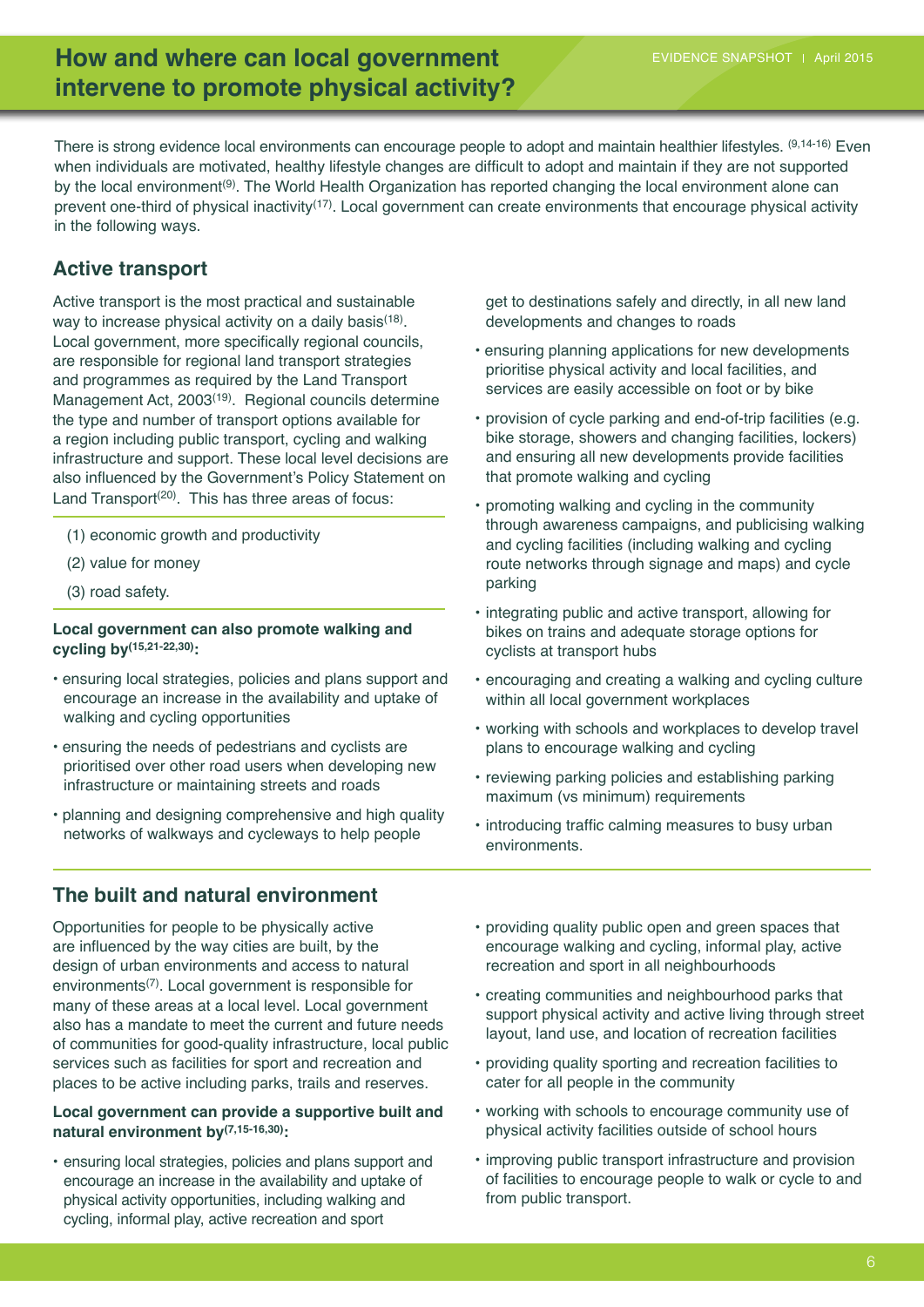### **What is the effectiveness of local government** EVIDENCE SNAPSHOT | April 2015 **interventions in promoting physical activity?**

'Physical activity - a powerful investment in people, health, the economy and sustainability' The Toronto Charter for Physical Activity

### **Active transport**

- Children who walk or cycle to school are more physically active overall than those who choose alternate transport modes<sup>(8)</sup>.
- Children are more likely to walk or cycle to school if their communities have footpaths and traffic lights leading to schools $(23)$ .
- People who live close to a variety of destinations of interest are more likely to walk and cycle $(8)$ .
- People who use public transport are more physically active than those who use their cars $(8)$ .
- People are more physically active in communities which have pedestrian and cycle-friendly infrastructure which leads to destinations of interest(23-24).
- Walking is greatest in communities with high connectivity and direct travel routes, and few obstacles and major road crossings between homes, shops, workplaces and other destinations<sup>(9)</sup>.
- Improvements to walking and cycling infrastructure have been shown to be cost-effective<sup>(21)</sup>, with return on investment on quality walking and cycling infrastructure ranging from 10:1 to 24:1(25-26).

### **Built and natural environment**

- There is strong evidence that the way our cities, communities and neighbourhoods are built affects the travel behaviour choices of both adults and children<sup>(15)</sup>.
- Physical activity has been shown to increase by 161 percent in neighbourhoods where people live close to shops and schools, streets are well connected, there is a high population density and people have access to green spaces $(27)$ .
- People walk more, and recreational physical activity is greatest, in neighbourhoods designed to be safe, walkable and aesthetically pleasing<sup>(8)</sup>.
- Children are more likely to engage in physical activity in walkable neighbourhoods with close access to recreation facilities(28).
- Children are more likely to walk to school in neighbourhoods which have low traffic speeds, low traffic volumes and connected street networks<sup>(29)</sup>.
- People who live closer to destinations of interest including work, shops, entertainment and public transport are more likely to be physically active through active modes of transport<sup>(8)</sup>.
- Improving lighting, access to and the safety of street crossings, pathway continuity, traffic calming measures and aesthetic enhancements have been shown to increase physical activity levels by 35 percent $(27)$ .
- People are more likely to be physically active if they have easy access to large and attractive public open spaces and convenient facilities for physical activity, such as parks and walking and cycling trails, and where barriers, including safety and affordability, are reduced(8,23-24).

*Children are more likely to engage in physical activity in walkable neighbourhoods with close access to recreation facilities.*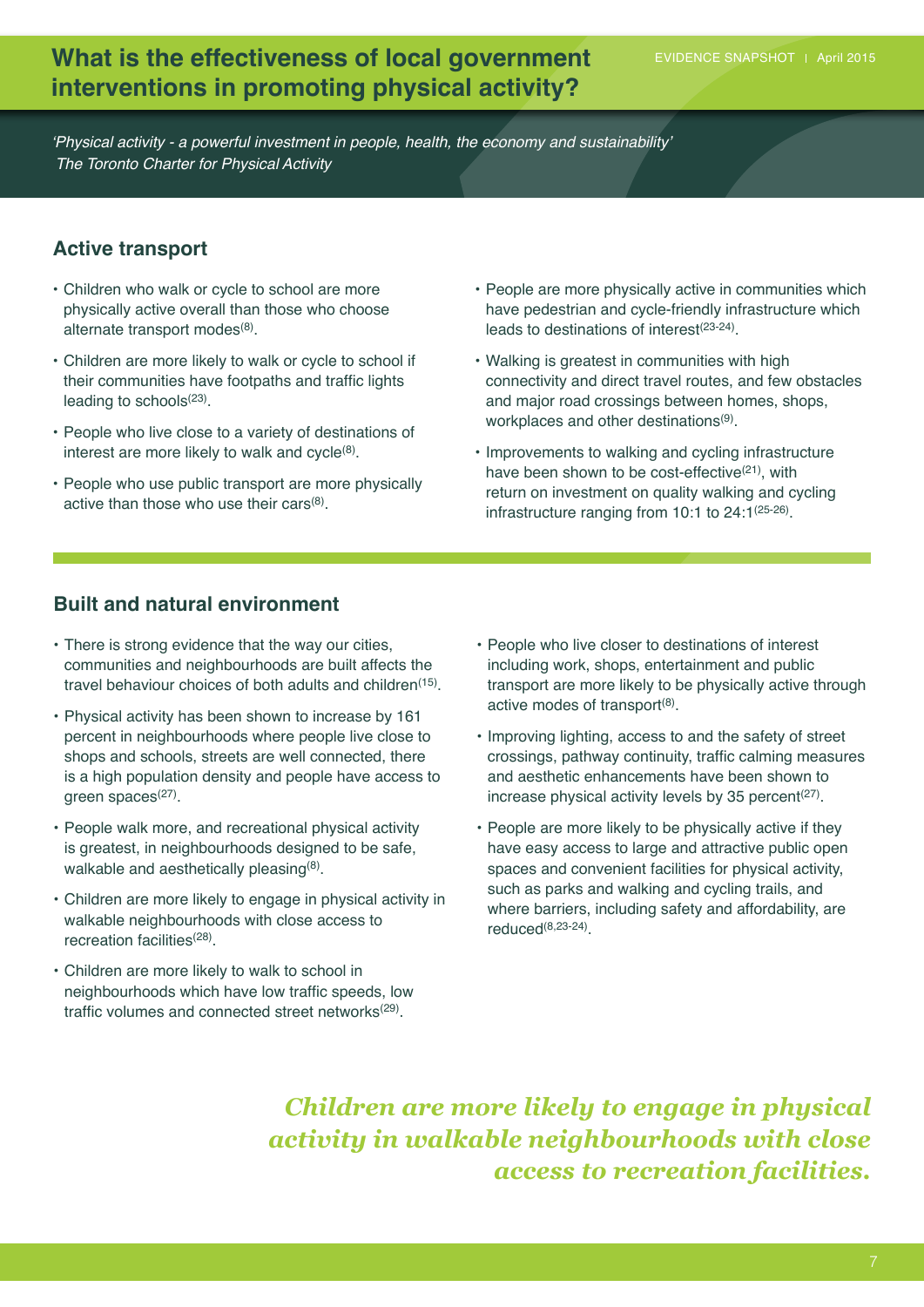### **What can you do?** EVIDENCE SNAPSHOT April 2015

The key take home message from this snapshot is:

Even though local government may not have a mandate to promote physical activity, it still has an important role to play. There is strong evidence that the way environments are built can have a positive impact on physical activity. Local government is uniquely placed to be able to create environments to encourage physical activity through policies, planning and development, and the provision and management of facilities and services.

Here are some ideas of how you can get involved in getting physical activity on the agenda at the local government level.

- Get to know your local council. Visit the council website to understand the structure, vision, and priorities as well as the plans, policies and bylaws that might impact on physical activity.
- Develop relationships with local council staff, ideally at different levels including councillors and policy makers, and across council departments. Take every opportunity to get to know your local council staff. By developing strong relationships your organisation is more likely to be seen as an important partner to local government.
- Make yourself or your organisation useful to local government. Show them you can add value to the planning process by providing skills and knowledge in the area of physical activity.
- Find a champion, a councillor or staff member who understands the importance of physical activity and health, who can provide support and inside information.
- Frame your ideas to align with council priorities. Health and wellbeing is no longer a focus of local government but if you frame your argument to fit with council priorities it is more likely to be acknowledged in the planning process.
- Get involved in your local council's planning process. Council budgets and spending are driven by long term plans so it is important to be part of the planning process. Be visible, attend meetings and become familiar with the planning process so your considerations are included in these plans and budgets. Once plans and budgets are set there is little flexibility to add other work until the next planning round.
- • Provide benefits and solutions to local government for investing in physical activity, and explain how your ideas are going to help with council priorities.
- Look for alternative or creative ways of funding your ideas. Do not expect council to fund everything.
- Use the wording and references used in this snapshot and literature review to write submissions on long term plans, annual plans and other relevant plans, policies and bylaws that impact on physical activity. All submission opportunities are posted on council websites so be sure to check regularly.
- Where possible, try to frame submissions in a positive way. Give support for the positive things council is doing and support it to be 'bolder'. Provide constructive and reasoned feedback and ensure your submission is supported with local evidence. Follow up with an oral submission, this is particularly important as councillors are present.
- You are more likely to get engagement with council if you are positive. Try to avoid being negative and critical of council plans and work.
- Link with other like-minded organisations, like Agencies for Nutrition Action, which can provide advice in writing submissions.
- Link with other organisations to help promote your message. Think outside the square and team up with organisations outside of your sector.
- Work with the community and get locals to help you deliver your message.
- Be aware that you may need to work with both local and regional councils to make progress on active transport issues.
- No matter what your role or whether you work nationally or regionally, you can encourage local government to be more proactive in providing physical activity opportunities for either your own local area or the area you work in.

*Even though local government may not have a mandate to promote physical activity, it still has an important role to play.*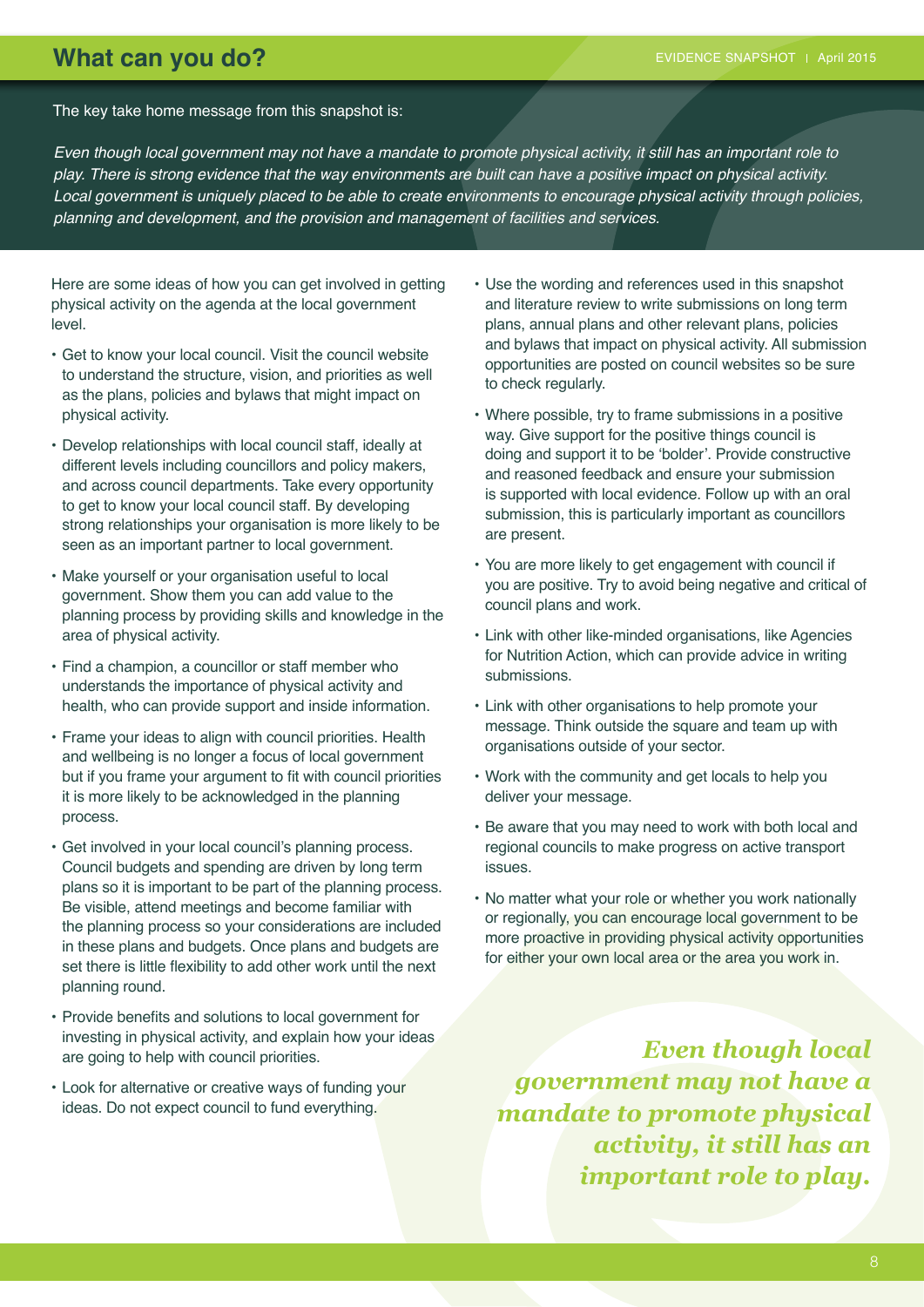### **Other useful tools and resources EVIDENCE SNAPSHOT | April 2015**

[A guide for health promoters: working with communities to participate in the submission process \(NZ\)](http://www.rph.org.nz/content/50f5b95e-5a77-40e5-96f7-4426050d1725.cmr)

[Urban Design Case Studies: Local Government \(NZ\)](http://www.mfe.govt.nz/publications/towns-and-cities/urban-design-case-studies-local-government)

[Supporting a public health perspective in local and regional government \(NZ\)](http://www.pha.org.nz/influencingph.html)

[Active Healthy Communities: a resource package for local government to create supportive environments for physical](http://www.activehealthycommunities.com.au/content/useful-resources)  [activity and healthy eating \(Australia\)](http://www.activehealthycommunities.com.au/content/useful-resources)

,我们就会在这里,我们就会在这里,我们就会在这里,我们就会在这里,我们就会在这里,我们就会在这里,我们就会在这里,我们就会在这里,我们就会在这里,我们就会在这里

[Healthy Spaces and Places: A national guide to designing places for healthy living \(Australia\)](http://www.heartfoundation.org.au/active-living/Documents/HSP-Overview.pdf)

[Increasing participation in physical activity: local government action guide no. 3 \(Australia\)](https://www.vichealth.vic.gov.au/~/media/Indicators/Overview%20sheets/10/VH_LG%20Guides_Physical%20Activity_web.pdf?la=en)

[Active Design Guidelines: Promoting physical activity and health in design \(USA\)](http://www.centerforactivedesign.org/dl/guidelines.pdf)

[ChangeLab Solutions: Law and policy innovation for the common good \(USA\)](http://changelabsolutions.org/)

[Designing and Building Healthy Places \(USA\)](http://www.cdc.gov/healthyplaces/)

[Healthy places: Wellbeing in the local environment \(UK\)](http://www.healthyplaces.org.uk/)

[Active by design: Designing places for healthy lives \(UK\)](http://www.designcouncil.org.uk/knowledge-resources/guide/active-design-designing-places-healthier-lives)

[Healthy](http://www.gov.uk/government/uploads/system/uploads/attachment_data/file/256796/Briefing_Obesity_and_active_travel_final.pdf) people, healthy places briefing (UK)

NICE local [government](http://www.nice.org.uk/about/what-we-do/our-programmes/nice-advice/local-government-briefings) briefings (UK)

[Planning healthy-weight environments \(UK\)](http://www.tcpa.org.uk/data/files/Health_and_planning/Health_2014/PHWE_Report_Final.pdf) 

[Health Economic and Assessment Tool for Walking and Cycling \(WHO\)](http://www.heatwalkingcycling.org/)

Young [People's](http://www.sportnz.org.nz/managing-sport/research/young-peoples-survey-2011) Survey 

[Value of Sport and Recreation](http://www.sportnz.org.nz/managing-sport/research/the-economic-and-social-value-of-sport-and-recreation-to-new-zealand-)

### **Case studies**

A separate case study document provides three different scenarios of successful engagement with local government which has led to an improvement in physical activity opportunities for local communities.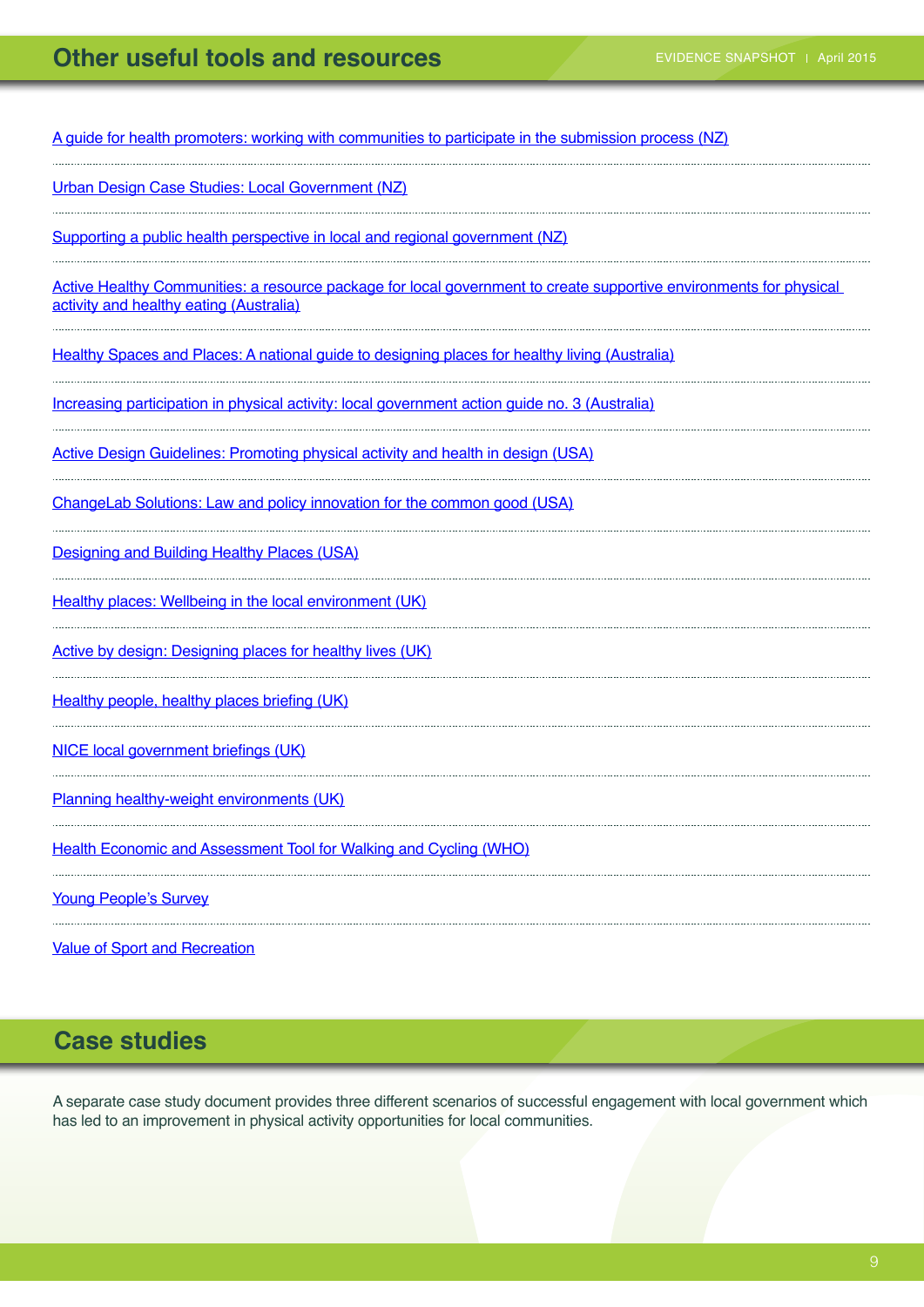- 1. All-Party Commission on Physical Activity. (2014). Tackling Physical Inactivity A coordinated Approach. Retrieved from: [http://](http://parliamentarycommissiononphysicalactivity.files.wordpress.com/2014/04/apcopa-final.pdf)  [parliamentarycommissiononphysicalactivity.files.](http://parliamentarycommissiononphysicalactivity.files.wordpress.com/2014/04/apcopa-final.pdf)   [wordpress.com/2014/04/apcopa-final.pdf](http://parliamentarycommissiononphysicalactivity.files.wordpress.com/2014/04/apcopa-final.pdf)
- 2. Agencies for Nutrition Action. (2014). Literature review on promoting physical activity at the local government level. Retrieved from: [http://www.ana.org.nz/our-work/](http://www.ana.org.nz/our-work/knowledge-translation) [knowledge-translation](http://www.ana.org.nz/our-work/knowledge-translation)
- 3. The Lancet. (2012). Physical activity. Retrieved from: <http://www.thelancet.com/series/physical-activity>
- 4. Global Advocacy Council for Physical Activity & International Society for Health and Physical Activity. (2010). The Toronto Charter for Physical Activity: A global call for action. Retrieved from: [http://64.26.159.200/icpaph/en/toronto\\_charter.php](http://64.26.159.200/icpaph/en/toronto_charter.php)
- 5. Auckland Council, Waikato Regional Council & Wellington Regional Strategy Committee. (2013). The costs of physical inactivity: Toward a regional fullcost accounting perspective. Retrieved from: [http://www.waikatodhb.health.nz/assets/public-health](http://www.waikatodhb.health.nz/assets/public-health-advice/project-energize/The-costs-of-physical-inactivity.pdf)[advice/project-energize/The-costs-of-physical-inactivity.pdf](http://www.waikatodhb.health.nz/assets/public-health-advice/project-energize/The-costs-of-physical-inactivity.pdf)
- 6. The Economic and Social Value of Sport and Recreation to New Zealand. Research Report No.322. September 2011. Retrieved from: [http://www.](http://www.srknowledge.org.nz/research-completed/the-economic-and-social-value-of-sport-and-recreation-to-new-zealand-) [srknowledge.org.nz/ research-completed/the](http://www.srknowledge.org.nz/research-completed/the-economic-and-social-value-of-sport-and-recreation-to-new-zealand-)[economic-and-social-value-of-sport-and-recreation-to](http://www.srknowledge.org.nz/research-completed/the-economic-and-social-value-of-sport-and-recreation-to-new-zealand-)[new-zealand-](http://www.srknowledge.org.nz/research-completed/the-economic-and-social-value-of-sport-and-recreation-to-new-zealand-)
- 7. Edwards, P. & Tsouros, A. (2006). The Solid Facts. Promoting physical activity and active living in urban environments: The role of local governments. World Health Organization: The regional office for Europe.
- 8. Centers for Disease Control and Prevention. Strategies to Prevent Obesity and Other Chronic Diseases: The CDC Guide to Strategies to Increase Physical Activity in the Community. Atlanta: U.S. Department of Health and Human Services; 2011.
- 9. Queensland Government and Heart Foundation. (2010). Active healthy communities: A resource package for local government to create supportive environments for physical activity and healthy eating. Retrieved from: [http://www.activehealthycommunities.](http://www.activehealthycommunities.com.au) [com.au/](http://www.activehealthycommunities.com.au)
- 10. Local Government Act 2002 Amendment Act 2012. (2012). Retrieved from: [http://www.legislation.govt.nz/](http://www.legislation.govt.nz/act/public/2002/0084/latest/DLM170873.html) [act/public/2002/0084/latest/DLM170873.html](http://www.legislation.govt.nz/act/public/2002/0084/latest/DLM170873.html)
- 11. Allender, S., Gleeson, E., Crammond, B., Sacks, G., Lawrence, M., Peeters, A., Loff, B. & Swinburn, B. (2009). Moving beyond 'rates, roads and rubbish': How do local governments make choices about healthy public policy to prevent obesity? Australia and New Zealand Health Policy, 6(20), 1-8.
- 12. Mitchell, C., Cowburn, G. & Foster, C. (2011). Assessing the options for local government to use legal approaches to combat obesity in the UK: putting theory into practice. Obesity Reviews, 12(8), 660-667.
- 13. Salvesen, D., Evenson, K.R., Rodrigueq, D.A. & Brown, A. (2008). Factors influencing implementation of local policies to promote physical activity: a case study of Montgomery County, Maryland. Journal of Public Health Management and Practice, 14(3), 280-288.
- 14. Shill, J., Mavoa, H., Crammond, B., Loff, B., Peeters, A., Lawrence, M., Allender, S., Sacks, G. & Swinburn, B. (2012). Regulation to create environments conducive to physical activity: Understanding the barriers and facilitators at the Australian State Government level. Plos One, 7(9), e42831.
- 15. National Heart Foundation Australia. (2014). Blueprint for an active Australia: Government and community actions to increase population levels of physical activity and reduce sedentary behaviour in Australia, 2014- 2017 (Second Edition). National Heart Foundation Australia: Australia.
- 16. National Institute for Health and Care Excellence. (2014). NICE local government briefings: Physical activity. Retrieved from: [http://www.nice.org.uk/advice/](http://www.nice.org.uk/advice/lgb3) [lgb3](http://www.nice.org.uk/advice/lgb3)
- 17. Prüss-Üstun, A. & Corvalán, C. (2006). Preventing disease through healthy environments: Towards an estimate of the environmental burden of disease. World Health Organization: Geneva.
- 18. World Health Organization. (2010). Global recommendations on physical activity for health. World Health Organization: Geneva.
- 19. Land Transport Management Act 2003. (2003). Retrieved from: [http://www.legislation.govt.nz/act/](http://www.legislation.govt.nz/act/public/2003/0118/latest/DLM226230.html) [public/2003/0118/latest/DLM226230.html](http://www.legislation.govt.nz/act/public/2003/0118/latest/DLM226230.html)
- 20. Government Policy Statement on Land Transport 2015/16–2024/25. (2014). Retrieved from: [http://www.](http://www.transport.govt.nz/ourwork/keystrategiesandplans/gpsonlandtransportfunding/gps2015/) [transport.govt.nz/ourwork/keystrategiesandplans/](http://www.transport.govt.nz/ourwork/keystrategiesandplans/gpsonlandtransportfunding/gps2015/) [gpsonlandtransportfunding/gps2015/](http://www.transport.govt.nz/ourwork/keystrategiesandplans/gpsonlandtransportfunding/gps2015/)
- 21. National Institute for Health and Care Excellence. (2013). NICE local government briefings: Walking and cycling. Retrieved from: [http://www.nice.org.uk/advice/](http://www.nice.org.uk/advice/lgb8) [lgb8](http://www.nice.org.uk/advice/lgb8)
- 22. Cycling Advocates Network. (2004). 50 ways to please your cyclists. Cycle Advocates Network: Wellington.
- 23. Owen, N., Humpel, N., Leslie, E., Bauman, A. & Sallis, J.F. (2004). Understanding environmental influences on walking: review and research agenda. American Journal of Preventive Medicine, 27(1), 67-76.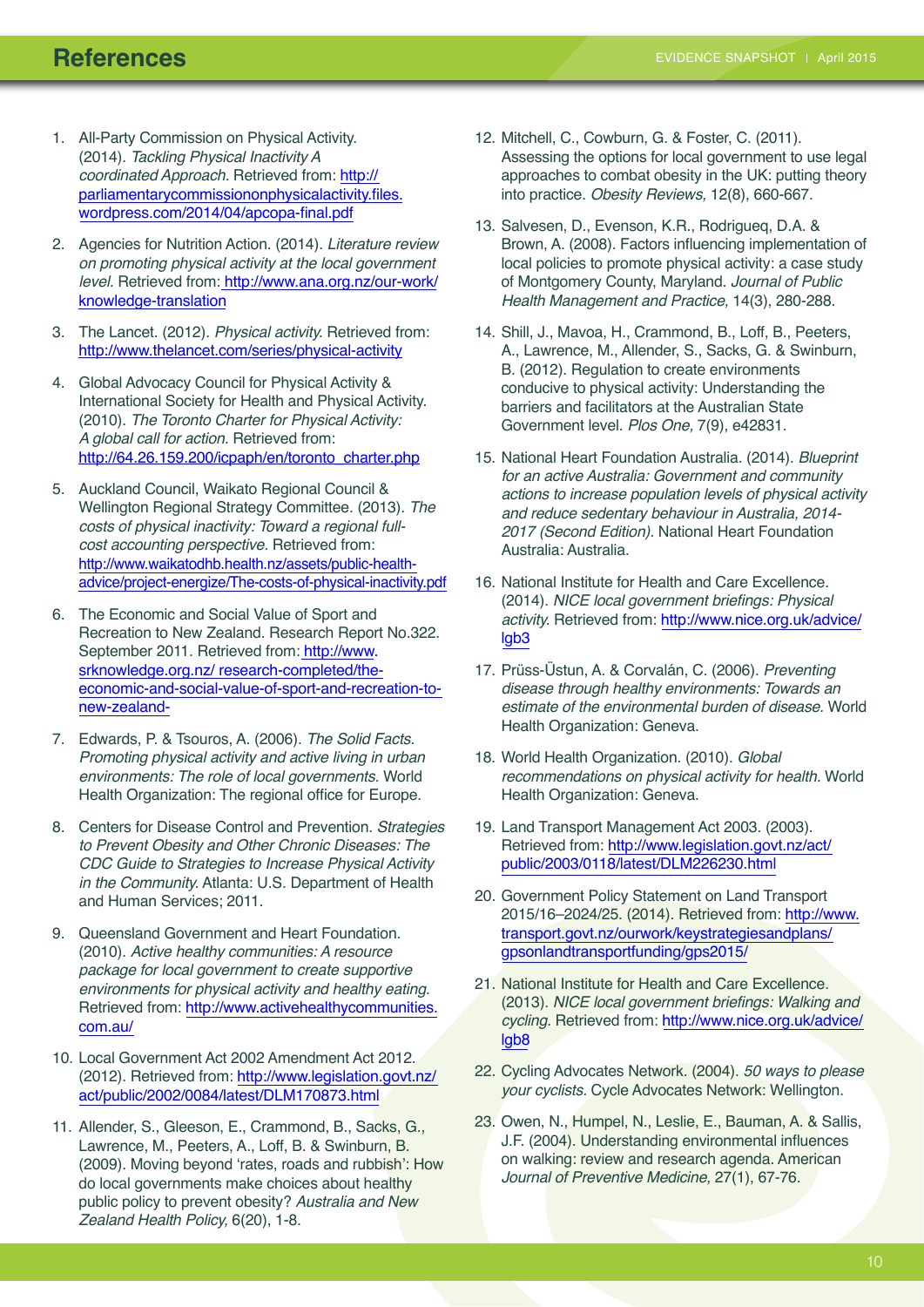- 24. Giles-Corti, B. & Donovan, R.J. (2002). Socioeconomic status of differences in recreational physical activity levels and real and perceived access to a supportive environment. Preventive Medicine, 35(6), 601-611.
- 25. Macmillan, A., Connor, J., Witten, K., Kearns, R., Rees, D. & Woodward, A. (2014). The Societal Costs and Benefits of Commuter Bicycling: Simulating the Effects of Specific Policies Using System Dynamics Modeling, Environmental Health Perspectives, 122(4), DOI:10.1289/ehp.1307250.
- 26. Living Streets Aotearoa. (2014). Living Streets Aotearoa Submission on the 2015 (Draft) Government Policy Statement for Land Transport. Retrieved from: [http://www.livingstreets.org.nz/sites/](http://www.livingstreets.org.nz/sites/livingstreets.org.nz/files/Living%20Streets%20Submission%20GPS%202014.pdf)  [livingstreets.org.nz/files/Livingpercent](http://www.livingstreets.org.nz/sites/livingstreets.org.nz/files/Living%20Streets%20Submission%20GPS%202014.pdf) 20 [Streetspercent 20Submissionpercent 20GPSpercent](http://www.livingstreets.org.nz/sites/livingstreets.org.nz/files/Living%20Streets%20Submission%20GPS%202014.pdf)  [202014.pdf](http://www.livingstreets.org.nz/sites/livingstreets.org.nz/files/Living%20Streets%20Submission%20GPS%202014.pdf)
- 27. Heath, G.W., Brownson, R.C., Kruger, J., Miles, R., Powell, K.E., Ramsey, L.T. & The Task Force on Community Preventive Services (2006). The effectiveness of urban design and land use and transport policies to increase physical activity: a systematic review. Journal of Physical Activity and Health, 3(suppl 1): S55-S76.
- 28. Ding, D., Sallis, J.F., Kerr, J., Lee, S. & Rosenberg, D.E. (2011). Neighbourhood environment and physical activity among youth: a review. American Journal of Preventive Medicine, 41(4), 442-445.
- 29. Giles-Corti, B., Wood, G., Pikora, T., Learnihan, V., Bulsara, M., Van Niel, K., Timperio, A., McCormack, G. & Villanueva, K. (2011). School site and the potential to walk to school: the impact of street connectivity and traffic exposure in school neighbourhoods. Health Place, 17(2), 545-550.
- 30. Ross, A. & Chang, M. (2014). Planning healthyweight environments: a TCPA reuniting health with planning project. TCPA: London.
- 31. Kessaram, T. (2013). Getting into the Act: Local government and public health in 2013 and beyond. Public Health Association of New Zealand, Wellington.
- 32. Internal Affairs. (2011). Local Government in New Zealand: Local Councils. Retrieved from: [http://www.](http://www.localcouncils.govt.nz/lgip.nsf/wpgurl/About-Local-Government-Participate-in-Local-Government-Council-planning-and-consultation-processes) [localcouncils. govt.nz/lgip.nsf/wpgurl/About-Local-](http://www.localcouncils.govt.nz/lgip.nsf/wpgurl/About-Local-Government-Participate-in-Local-Government-Council-planning-and-consultation-processes)[Government-Participate-in-Local-Government-](http://www.localcouncils.govt.nz/lgip.nsf/wpgurl/About-Local-Government-Participate-in-Local-Government-Council-planning-and-consultation-processes)[Council-planning-and-consultation-processes](http://www.localcouncils.govt.nz/lgip.nsf/wpgurl/About-Local-Government-Participate-in-Local-Government-Council-planning-and-consultation-processes)
- 33. New Zealand Transport Agency. (2013). Our legal framework. Retrieved from: [http://www.nzta.govt.nz/](http://www.nzta.govt.nz/about/who-and-what/what-we-do/legal-framework.html) [about/who-and-what/what-we-do/legal-framework.html](http://www.nzta.govt.nz/about/who-and-what/what-we-do/legal-framework.html)

### **Acknowledgements**

The author thanks the following people for their useful feedback as peer reviewers of this snapshot: Celia Murphy (Quigley and Watts), Andrew Leslie (NZRA), Ruth Zeinert (Getting Dunedin Active) and Lauren Tamehana (Whanganui District Council).

Thanks to Carolyn Watts and Celia Murphy (Quigley and Watts) for doing the initial literature review and assisting with interviews. Special thanks to those who shared their knowledge and time as case studies and key informants.